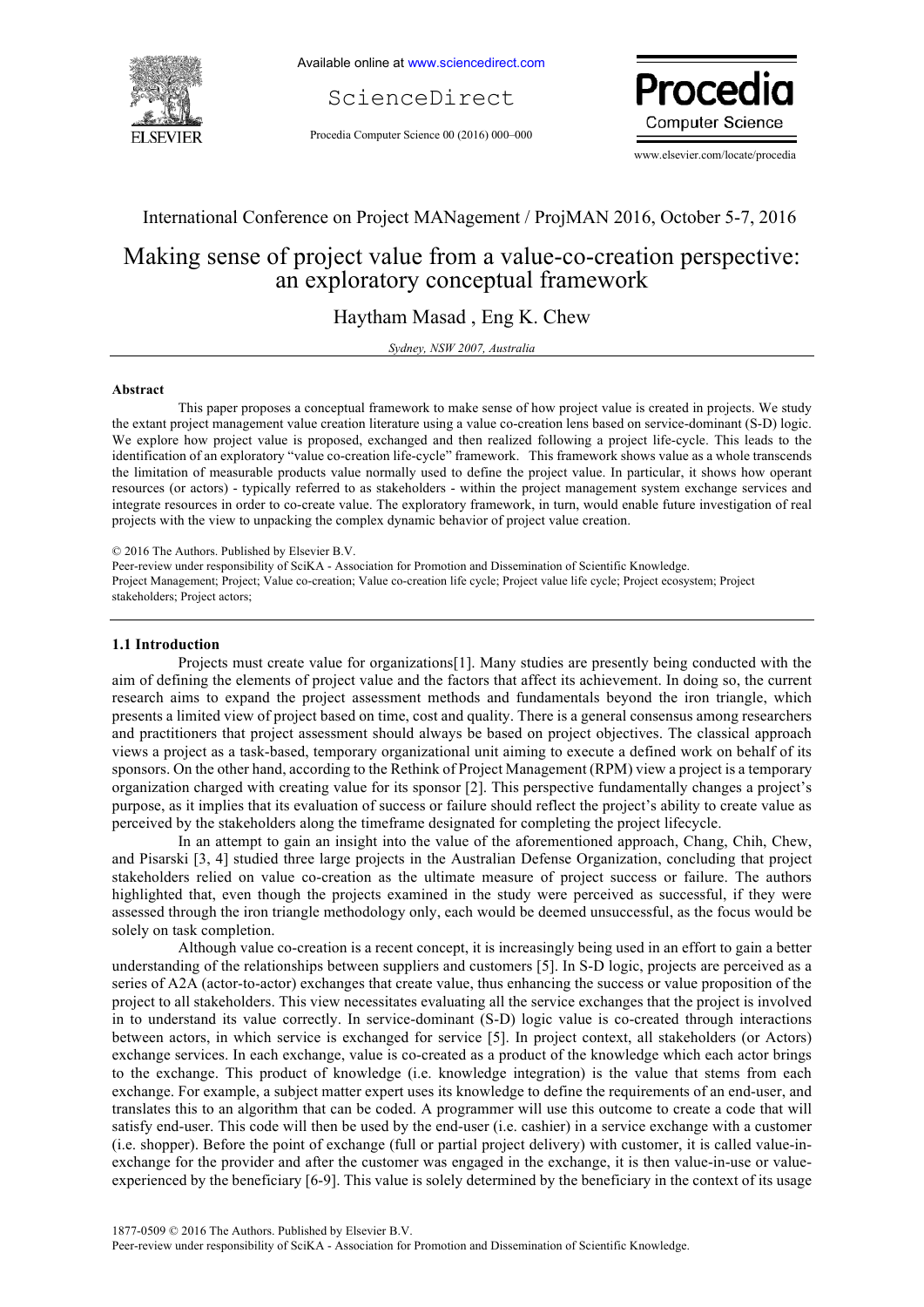of the service [6-10]. Value in-exchange is then the price paid for the code. A good example is the automated checkout system at a supermarket. If the shopper uses the self checkout function, then they have directly experienced benefits from the code created. However, if they choose to use a checkout teller, then the teller would have used the code and the shopper then experienced the benefit of the code indirectly. The price that the supermarket has paid for the code is then the value in-exchange. This is a departure from the traditional view of project value, and our ability to price it before it's experienced (or delivered). Under this scenario, we can only identify that there will be value-in-use in this exchange. We can, however, calculate the value-in-exchange which is the cost of developing the code. The full project value, or value co-created will continue to be experienced as long as there are shoppers using it, for a very longtime in the future.

As such we can say that project cost (price) is value-in-exchange, and project benefit is the value cocreated. While it is possible to quantify the value in-exchange, value co-created becomes part of the ecosystem and will be experienced every time that resources or knowledge created by project is used in an exchange, resulting in an unbound value.

#### **1.2 Organizational project management (OPM)**

PMI defines OPM as "An organizational body or entity assigned various responsibilities related to the centralized and coordinated management of those projects under its domain[1]. The responsibilities of the OPM can range from providing project management support functions to actually being responsible for the direct management of a project" [11]. This definition pertains to the umbrella organizations within which projects are managed. Aubry and colleagues [12], noted that "organizational project management is a new sphere of management where dynamic structures in the firm are articulated as means to implement corporate objectives through projects in order to maximize value" [12]. This definition is consistent with Service-Dominant (S-D) logic, as it describes OPM as a set of structures (institutions), and processes "articulated means" that are used to "maximize value" through exchange that "implements corporate objectives through projects" [12]. Based on this view, the definition can be paraphrased to "OPM is the institutions and processes that are used in a firm to exchange value" which is remarkably consistent with the definition of an ecosystem in S-D logic [6]. Put simply, the OPM and its associated network of stakeholders can be broadly conceptualized as the project ecosystem. **1.3 Critical review of the body of research on projects in S-D logic**

To date there is only one publication examining projects within S-D logic space [8]. There are five other publications which look at value co-creation and project management [4, 13-16], and one publication that looks at measuring value co-creation for a special case [16]. Project value co-creation has not been defined concisely, in any research so far. Furthermore, the attempts to capture or quantify value-co-creation were only partial. Lambert and Enz [16] looked for measurable indicators to confirm that there is value-co-created, however they identified difficulties in assessing other aspects that were observed. This is more akin with calculating observable and measurable financial benefits, as opposed to capturing the full value co-creation. Vargo and Cavlier [6], remained faithful to the abstract concepts and did not venture into trying to precisely define value cocreation.

In this paper we opted to use S-D logic as a lens to view projects value as it transcends project products and pre-set targets for the project to achieve. In S-D logic value co-creation is a term used to describe the full outcome of all exchanges, which includes all value that are experienced by all actors of the project and does not have any prejudice in favor of identifiable and quantifiable indicators[8].

Following is a discussion of the key ideas developed so far:

1. Projects are conceptualized as service ecosystems [8]. They argue the following points:

a) Projects have all the characteristics of service ecosystems. For example they have the three institutional levels: macro, meso and micro [6-8]. Creation of a shared institutional logic is a critical element in defining ecosystem. In our case, projects exist within a program, and in-turn into a portfolio that governs the management of projects. Institutions are nested within an ecosystem, which is fully reflected in an OPM. The project is the micro institution, program is the meso institution, and the whole portfolio is the the macro level of the institution. In reality there is no limit to the nesting levels, and the whole ecosystem can be project based [8]. S-D logic also adopts the view that unless an ecosystem continually adapts and co-evolves with its environment, it will eventually reach a state of stasis and start a process of decay. Ecosystems continuously evolve or transition to another state as a result of the interaction among their actors (service exchange) with survival as their main objective. S-D logic recognizes that ecosystems do transition from one state to another; however, as this transition is temporal, it is not possible to determine the realized value by applying the value proposition only. We also argue that projects do not naturally exist, and are not the final state of a system. Projects commence with the objective of reaching a conclusion to deliver a strategy-aligned business outcome (or aim to co-create value, from the S-D logic perspective). Once the value has been co-created by a project, the project system is typically "destroyed" or "dismantled". This is a fundamental difference between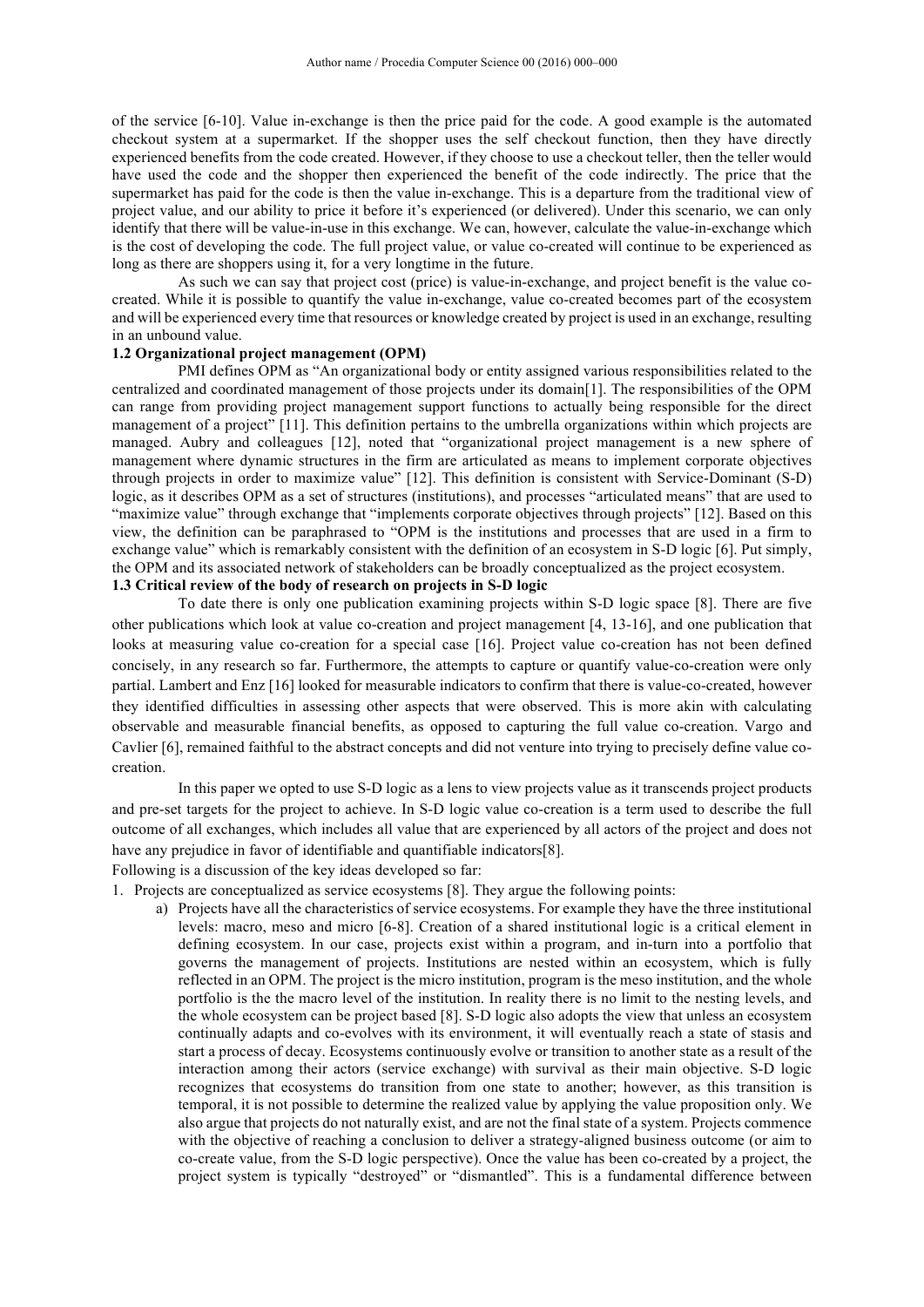projects (short-lived) and ecosystems (on-going self-sustaining survival), which must be recognized when applying service ecosystems concept to projects [6]. Even though project resources may regroup partly or entirely into another project system to co-create (another) value again, this is irrelevant in the context of the original project, as its system has reached it natural end. Only value co-created (knowledge) has survived the project.

- b) Projects are a value co-creation exercise or an exchange of resources (e.g. knowledge, skills and expertise) between many actors (stakeholders). Value is proposed, exchanged and subsequently mutually experienced as benefits (e.g. enhanced integrated knowledge from diverse disciplines in advancing the project towards achieving its strategic business objectives) by the collaborating actors Project management is then the process by which value co-creation is managed, or knowledge is generated.
- c) Value co-created can also be experienced by other actors (who were not party to the initial exchange) by using resources that resulted from the initial exchange in the future. In other words, the co-created project value may result in new resources that will be used (hence contextually experienced) by customers/users of the project outcome (e.g. an ERP system or a bridge) who were not party to creating (staff hired after the ERP system was implemented), but subject to adjusting behaviors to adapt to using resources that resulted from the initial exchange.

However, some features that distinguish projects from ecosystems need further consideration. Such features are related to the nature of projects being:

- a) The "temporary organizational construct" [11, 17] that is created with the intention of being terminated. While ecosystems are described as an enduring environment [6-8]. As such projects cannot be ecosystems like all others; at best they are special type of ecosystem that can be called "project ecosystem".
- b) We view projects as a specific case of value co-creation or complex service exchange in which multiple operant resources interact to co-create value within a wider system (mostly organization) [8, 11, 17]. This view is supported by the work of [16] in which projects were used to co-create value in a B2B setting. However, we hold the view that projects support the concept of ecosystems as a construct in which value is exchanged [8]; that projects inherit the characteristics of ecosystems, and that projects may only be a special case or type of ecosystem during the lifetime of the project.
- 2. The remainder of the research focused on finding evidence that value co-creation can and is used to assess project success. In all cases there was sufficient evidence to support the proposition that value co-creation can be used to justify substantial or mega projects. The following are some of the ideas introduced:
	- a. Goal setting will improve understanding, tracking and measuring of project value [18]. However by no means will the project capture and assess the holistic project value on its own [19]. This capture can only be done in an enduring organization – the OPM.
	- b. Value co-creation was used to assess the success of projects despite the lack of such evidence using traditional performance measures [4].
	- c. Value co-creation was used to identify potential projects, and establish projects or programs of work [16]. Financial measures were successfully used to evaluate initiatives (projects) in proposition, exchange and realization phases, however it was not possible to account for the all values co-created [16].
	- d. Projects were used as constructs to exchange value [16] in a business-to-business exchange.

Based on this review, there is sufficient evidence to support the case for further research to better understanding of projects in S-D Logic.

## **2.1 Conceptualization of project management as a value co-creation process**

Projects are used as a construct for value co-creation [16]. Projects and ecosystems have many similar characteristics [8]. In this research we prefer to look at projects as a type of a complex exchange within an ecosystem, constraining it to the level of a project ecosystem. Before discussing our view on project value, we will briefly visit value and projects, lifecycles in S-D logic to establish a common ground and better formulate our research questions.

The project lifecycle is best explained by using a hypothetical construction firm. In a given scenario, the organization (project team set up by the construction firm) is tasked with (contracted to) building a bridge, for example, and approaches this task as a project. Once the construction is completed and the bridge is delivered, the project terminates and the organization is dispensed. However, the team that built the bridge may be contracted again to build a tunnel, for example, and would commence a new project. In this case, the organization that delivered the bridge would need to be reconfigured substantially, as it needs earth boring resources to dig the tunnel, etc. Under this scenario, the organization has been reconfigured to match the intended or target output.

This example clearly demonstrates that value exchange does not necessarily take place in a direct interaction between project actors and the service beneficiary, as it may require intermediaries (a government agency such as a Road Transport Department). It is actually a process flow, in which value is proposed by either

1877-0509 © 2016 The Authors. Published by Elsevier B.V.

Peer-review under responsibility of SciKA - Association for Promotion and Dissemination of Scientific Knowledge.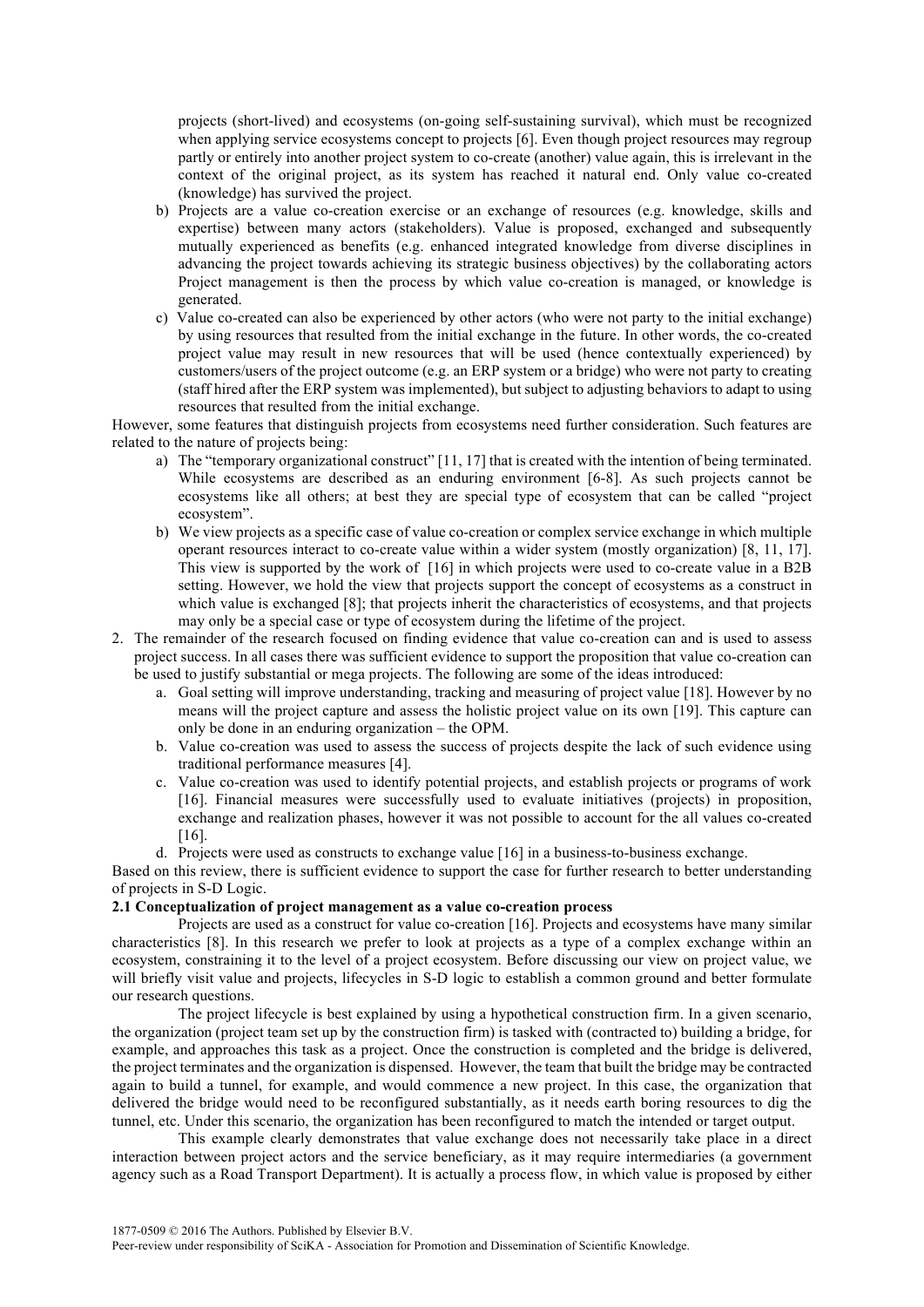resource integrators or the beneficiary of the service, then exchanged and ultimately used. The project will be deemed complete once the bridge or the tunnel is completed and functional. At this point, it becomes a resource that enables the service exchange (i.e., transport service for people from point A to point B). The value co-creation required all stakeholders to exchange resources and knowledge to achieve it.

In the above example, the government is primary facilitators of the exchange. In other words, they are the agents nominated by the actors (stakeholders) to exchange services or co-create value. In this context, project management is the process that is used by the institutions involved to manage the delivery of the bridge (resource or knowledge). The complexity of the exchange that is demonstrated in the above scenario requires exchanges by various governmental bodies, contracting organization etc. For example, the contracting organization (which is typically project-based) enters into a contract with the government to manage and deliver projects. Within the same organization, several projects are being executed at the same time and are at various stages of completion. Each project will most likely involve several subcontractors, who in turn are also contracting organizations in their more specialized field, and so on. This raises the possibility of organization and process nesting. This nesting increases the complexity of the entire ecosystem, and is typically referred to as a program/portfolio of projects. In S-D logic, this correlates to the macro, meso, and micro process classification.

This nesting can actually extend beyond the three levels noted above, depending on the number of entities in the process chain. Regardless of the nesting level, the project will depends on the outcome of other projects to generate the resources required and so on. When considered in this manner, projects can be viewed as resources. These resources are integrated to build the bridge or the tunnel, which will ultimately be used in a value co-creation. As such, the bridge builders, along with bridge users, are value co-creating. The government and the contractor are institutions that facilitated the exchange or they are "agents" of stake-holders. The example given above is a very simplified view of a practical project, which typically involves multitude of other actors (stakeholders). Other stakeholders that are not as visible include Banks and financiers (including shareholders/investors) that are involved in financing and extending credit to facilitate this exchange. Insurance organizations that are involved to contain the risks, Regulators are also involved to ensure that the exchange is ethical etc. Many of these stakeholders also have their own respective ecosystems and associated institutions [5]. The diagram below was developed by Mallak to identify all such stakeholders or actors [20, 21].



Fig 1: A stakeholders model [20-22].

In other words, each actor would exchange service (value) with one or more of the actors depicted in the diagram, and will also be a beneficiary actor. It is essential to acknowledge that only actors can determine the value-in-use. **3.1 Project lifecycle and the journey of value**

Project lifecycle has four distinct phases: initiation, planning, execution and closing. The project manager uses monitoring and controlling to manage the project through this lifecycle. [1, 11, 17]. During the initiation phase, a project's concept and perceived value is proposed. Stakeholders are then tasked with deciding whether to go ahead with the project or not. A decision is usually supported with value analysis based on the iron triangle (or any other product based indicator)[1]. Once a decision is made to go ahead with the project, further detailed planning takes place, which identifies the project resource requirements, the estimated time and cost of the project, and any perceived threats and opportunities are also identified. This would then be used as the basis for a full and formal approval of the project go-ahead including allocation of estimated funding along with a risk margin. The project is expected to deliver the outcome based on this forecast.

Once funding is committed and planning is agreed, the project goes into execution mode. During this phase the project starts the acquisition and integration of resources to achieve the outcome as defined in the project plan. Project delivery may follow a waterfall approach or incremental (iterative/agile cycle), delivering an outcome (value) to stakeholders, until the project is deemed to have achieved its objective. Once the project is deemed complete, a closure phase of the project life cycle is executed, during which the project transitions to an operational system, all unused project resources are disbanded, and only resulting outcome (value) remains in use. During the above phases (with the primary focus on execution), project managers along with stakeholders manage the project using a set of processes known as controlling and monitoring. The purpose of the control and monitor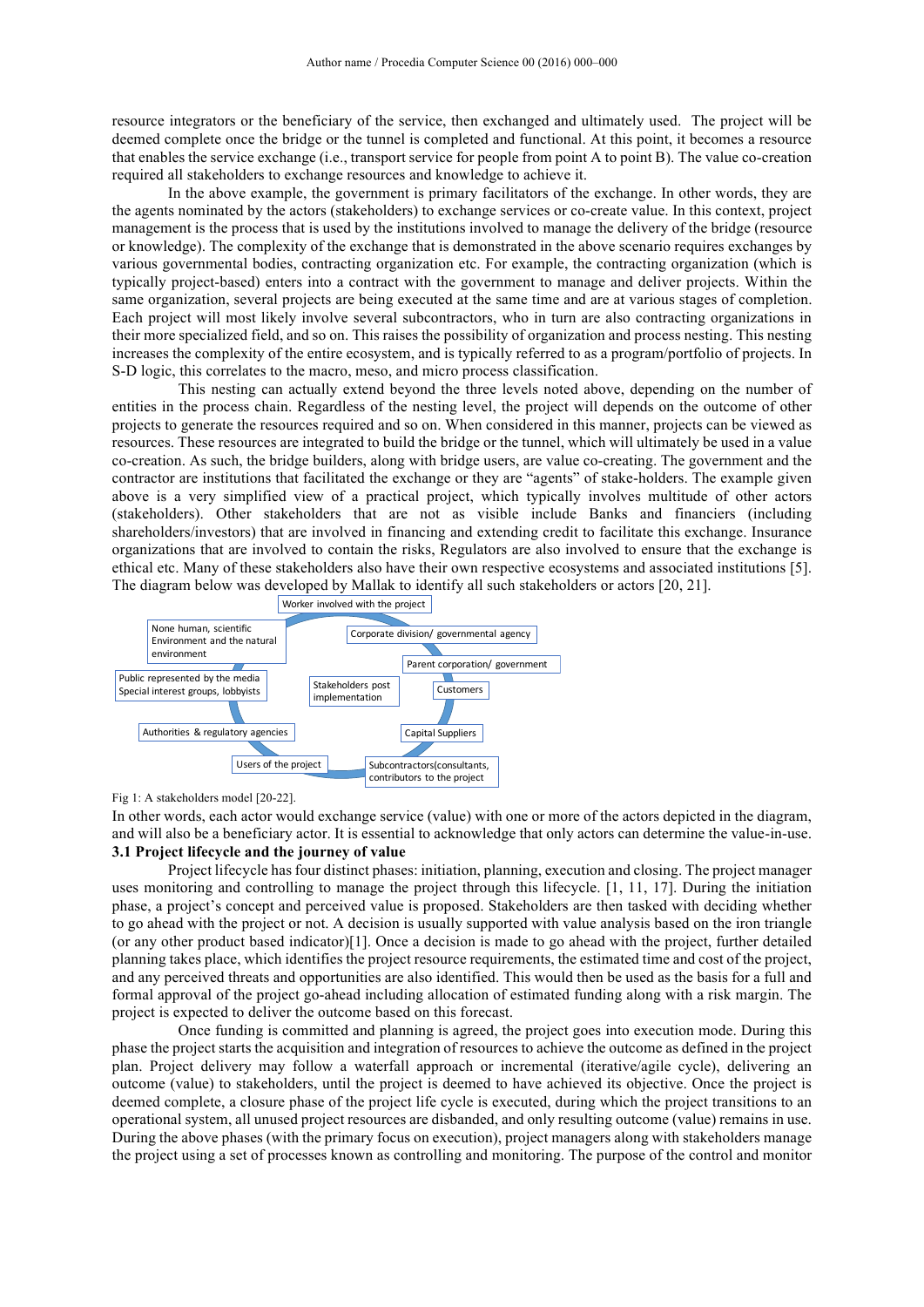processes is to make sure the project is heading in the right direction, and delivering value. The above project lifecycle postulates that:

- 1) Projects are initiated based on a proposed value outcome that is predefined at the start of the project. This means that a value exchange opportunity was identified, and stakeholders think that the proposed exchange is desirable; as such stakeholders (actors) engage to co-create that desired value.
- 2) Actors then engage into a process of planning which defines what resources, actors and processes that are needed to create the value-in-exchange. During this phase, value is yet to be created and what is actually happening is that the desired value exchange is being clearly defined. That is, actors or stakeholders agree on the parameters of the exchange (price, time and how) the value will be realized.
- 3) Once an agreement on the exchange parameters is achieved, then the project commences the execution cycle according to the agreed methodology. The agreed methodology defines how the value is exchanged. If a waterfall approach is adopted, then the value exchange takes place at the very end of the project, and value is co-created only at that point. If iterative methodology is adopted, then the value is exchanged and cocreated incrementally.
- 4) The final phase of a project is closure. During this phase value is embedded into the normal operation, and the project outcome is now a resource that can be used in future value exchanges.
- Based on the above, we can view the project value lifecycle in S-D logic as follows:
- 1) Value proposition (initiation).
- 2) Acceptance of value proposition and engagement to co-create value (planning).
- 3) Value is exchange between actors (depending on the methodology, project is executed).
- 4) Value is experienced (incrementally, or at end of project and the rest of the life of the resource depending on methodology, thus a more accurate value representation than traditional methods.

Acceptance of the project proposal and the agreement to co-create value are merely decisions in the value cocreation cycle. In the same context, planning and initiation phases are preparatory steps to help manage the execution and identify costs and benefits etc. In the traditional project lifecycle, which can be considered as part of the value proposal, the following diagram demonstrates this mapping:



Fig 2:Project lifecycle and Value life cycle.

As such the project's value lifecycle is predominantly a three phase cycle: concept/initiation, build/execution and finally delivery (closure), then ongoing operation and maintenance. These condensed phases correspond one-toone into the three phases of value co-creation being proposition and acceptance, value-in-exchange and co-created between stakeholders, and value experienced by the end-users (beneficiaries) of the project. The value co-creation cycle as depicted better capture the project value by considering value after the project is disbanded.

#### **3.2 Assessment and measure of project value**

Based on stakeholder theory, there are several stakeholders (actors) to an exchange, transaction or a project who seek to realize some value from participation [23-29]. Stakeholders are classified into nine groups [20, 21]. The stakeholders are organized in team(s) that work together by forming a web(s) for the purpose of sharing knowledge and skills to achieve project goals or deliver products [1, 5, 30-34] .Using S-D logic as a lens, these stakeholders are all co-creators of value<sup>1</sup> which is in turn experienced by each stakeholder. The nature of this experience can be positive, negative or neutral, and can be before, during or after the exchange. Additionally there is no absolute method to measure the experience among all stakeholders as "value-in-use is uniquely and phenomenologically determined by the beneficiary" [7, 10].

The process of planning and identifying, delivering, and realizing benefits is central to project management [35]. Through the S-D logic lens, this is viewed differently as proposed value, value in-exchange and co-created, and finally value in-use. These three components together are called value co-creation. In S-D logic value is experienced only by the beneficiary and is always phenomenological, and as such it does not have an absolute measure [6-8, 10, 36]. Additionally, value can be experienced before, during and after an exchange(s) [10]. As such, in S-D logic we depart from the traditional understanding of project value (or benefit management) as being a planned and measured outcome, to a more exploratory process that would require identification, capture and then measure after it has been experienced (please refer to the above supermarket example used in project value and assessment). In that example, value co-created by the project is continual, and will continue to exist and

1877-0509 © 2016 The Authors. Published by Elsevier B.V.

Peer-review under responsibility of SciKA - Association for Promotion and Dissemination of Scientific Knowledge.

 $<sup>1</sup>$  A componentry value of the overall project value (e.g. see Fig 3)such as the business requirement specification of the above example of</sup> supermarket checkout system development project being jointly specified (co-defined or co-created) by the responsible stakeholders such as the subject matter expert, end-user, and business owner.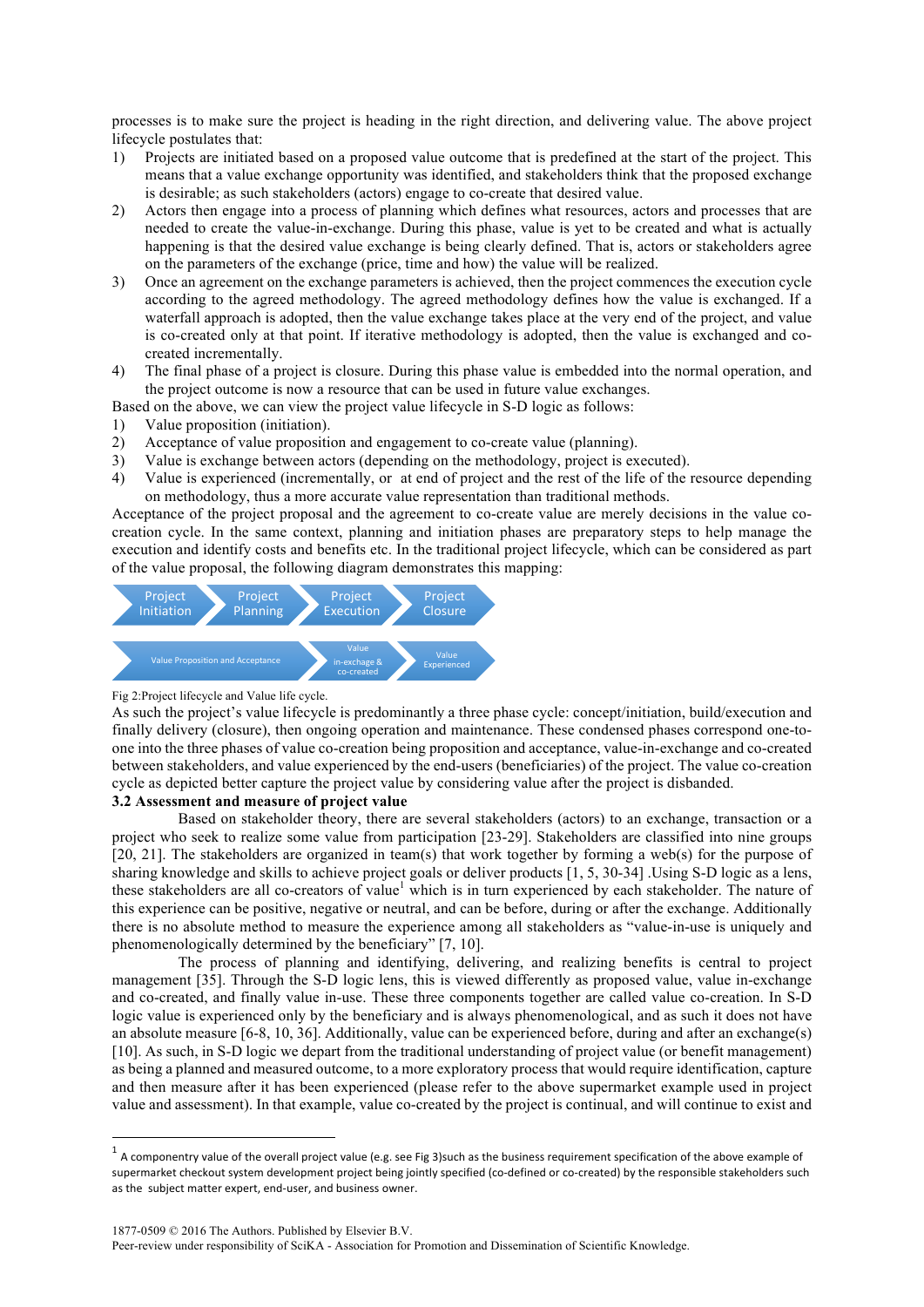experienced as long as the supermarket is operational. In other words, the project value co-created is now part of the ecosystem, and will be continually realized whenever an exchange takes place using the resource created (the code). Since the ecosystem exists to survive (unlike the project) then it is not realistic to expect the project to measure value co-created, and the project would only be in a position to predict it. As discussed earlier, OPM would then have carriage of value-co-creation (being the institution within which the project has operated). OPM is then an enduring part of the larger ecosystem, where project management is the sub-organization that managed the project's complex exchange of services to deliver a new resource(s), that are then used in future exchanges to complete the value co-creation exchange.

### **3.3 Project value co-creation concise definition**

Although projects have all the characteristics of an ecosystem, they are also by design: "transitional," "temporary," "entrepreneurial" or "time-bound" [11, 17]. However, value that is co-created by a project does survive into the ecosystem. Sankaran suggested that "In most societies, most markets are inefficient most of the time, thus providing opportunities for enterprising individuals to enhance wealth, etc." [37-39]. Stakeholder's theory views the market equilibrium as a "weak one, and subject to disruption by entrepreneurial processes when some stakeholders disagree with the value exchange proposed by the market" [38, 39]. With this in mind, projects can also be described as "entrepreneurial" activities that serve the project stakeholders to obtain value (or cocreate value, using S-D logic terminology). Entrepreneurial process can also explain the reconfiguration of project organization at its conclusion; once the project is terminated, however, some resources and actors may not be reconfigured immediately but remain dormant in the system. Such actors and resources may on occasions resist the project transition to a value-in-use, as from their perspective, this transition may not result in a satisfactory value-exchange. As such, it is critical to understand the entire value exchange cycle in a project system. Mallak's work identified the stakeholders of any project that maps in S-D logic to the actors in the value exchange [20, 21]. These stakeholders are viewed in S-D logic as actors engaged in the value exchange within a project ecosystem. To ascertain whether value was created in a project ecosystem, it is essential to understand the value exchange that took place among the actors. It must also be noted that the value created by the project is the value that were exchanged in the system as a whole.

At any point in time, if we use a magnifying glass to closely examine the project and understand the exchanges within, we can observe all the exchanges that are taking place. The sum of all these exchanges contributes to the overall value co-created by a project. The following table demonstrates the values that exist in any project value co-creation exchange.

|                    | Non-human | Public   | Authorities | Users    | Subcontractors | suppliers<br>Capital | Customers | Parent corporation | division<br>Corporate | Workers involved |
|--------------------|-----------|----------|-------------|----------|----------------|----------------------|-----------|--------------------|-----------------------|------------------|
| Non-human          | $v_{00}$  | $v_{01}$ | $v_{02}$    | $v_{03}$ | $v_{04}$       | $v_{05}$             | $v_{06}$  | $v_{07}$           | $v_{08}$              | $v_{09}$         |
| Public             | $v_{10}$  | $v_{II}$ | $v_{12}$    | $v_{13}$ | $v_{14}$       | $v_{15}$             | $v_{16}$  | $v_{17}$           | $v_{18}$              | $v_{19}$         |
| Authorities        | $v_{20}$  | $v_{21}$ | $v_{22}$    | $v_{23}$ | $v_{24}$       | $v_{25}$             | $v_{26}$  | $v_{27}$           | $v_{28}$              | $v_{29}$         |
| Users              | $v_{30}$  | $v_{31}$ | $v_{32}$    | $v_{33}$ | $v_{34}$       | $v_{35}$             | $v_{36}$  | $v_{37}$           | $v_{38}$              | $v_{39}$         |
| Subcontractors     | $v_{40}$  | $v_{41}$ | $v_{42}$    | $v_{43}$ | $v_{44}$       | $v_{45}$             | $v_{46}$  | $v_{47}$           | $v_{48}$              | $v_{49}$         |
| Capital suppliers  | $v_{50}$  | $v_{51}$ | $v_{52}$    | $v_{53}$ | $v_{54}$       | $v_{55}$             | $v_{56}$  | $v_{57}$           | $v_{58}$              | $v_{59}$         |
| Customers          | $v_{60}$  | $v_{60}$ | $v_{60}$    | $v_{60}$ | $v_{60}$       | $v_{60}$             | $v_{60}$  | $v_{60}$           | $v_{60}$              | $v_{60}$         |
| Parent corporation | $v_{70}$  | $v_{7I}$ | $v_{72}$    | $v_{73}$ | $v_{74}$       | $v_{75}$             | $v_{76}$  | $v_{77}$           | $v_{78}$              | $v_{79}$         |
| Corporate division | $v_{80}$  | $v_{80}$ | $v_{80}$    | $v_{80}$ | $v_{80}$       | $v_{80}$             | $v_{80}$  | $v_{80}$           | $v_{80}$              | $v_{80}$         |
| Workers involved   | $v_{90}$  | $v_{9l}$ | $v_{92}$    | $v_{93}$ | $v_{94}$       | $v_{95}$             | $v_{96}$  | $v_{97}$           | $v_{98}$              | $v_{99}$         |

Fig 3: Stakeholders knowledge product (integration) matrix contributing to value co-creation

In the example given above, 100 knowledge products were created that together measure the project value-in-use or value co-created, which can be represented as:

 $SK =$  stakeholder knowledge

 $K =$  product of an exchange between two stakeholders' knowledge.

 $VCC$  = value co-created

 $V =$  product of two stakeholders' knowledge

Pvcc  $=$  project value co-created

 $dt =$  time based temporal factor

Then, when two stakeholders' knowledge  $SK_i$  and  $SK_i$  exchange, the value outcome is the product (as it is not a linear relationship, as opposed to join which is a linear relationship) of this knowledge[40], or best expressed as:

$$
V_{ij} = SK_i \cdot SK_j
$$

Where *i* is a stakeholder in a row, and *j* is a stakeholder in a column. As such the value co-created at any given point in time during project execution is the sum of all products of knowledge at that point, or: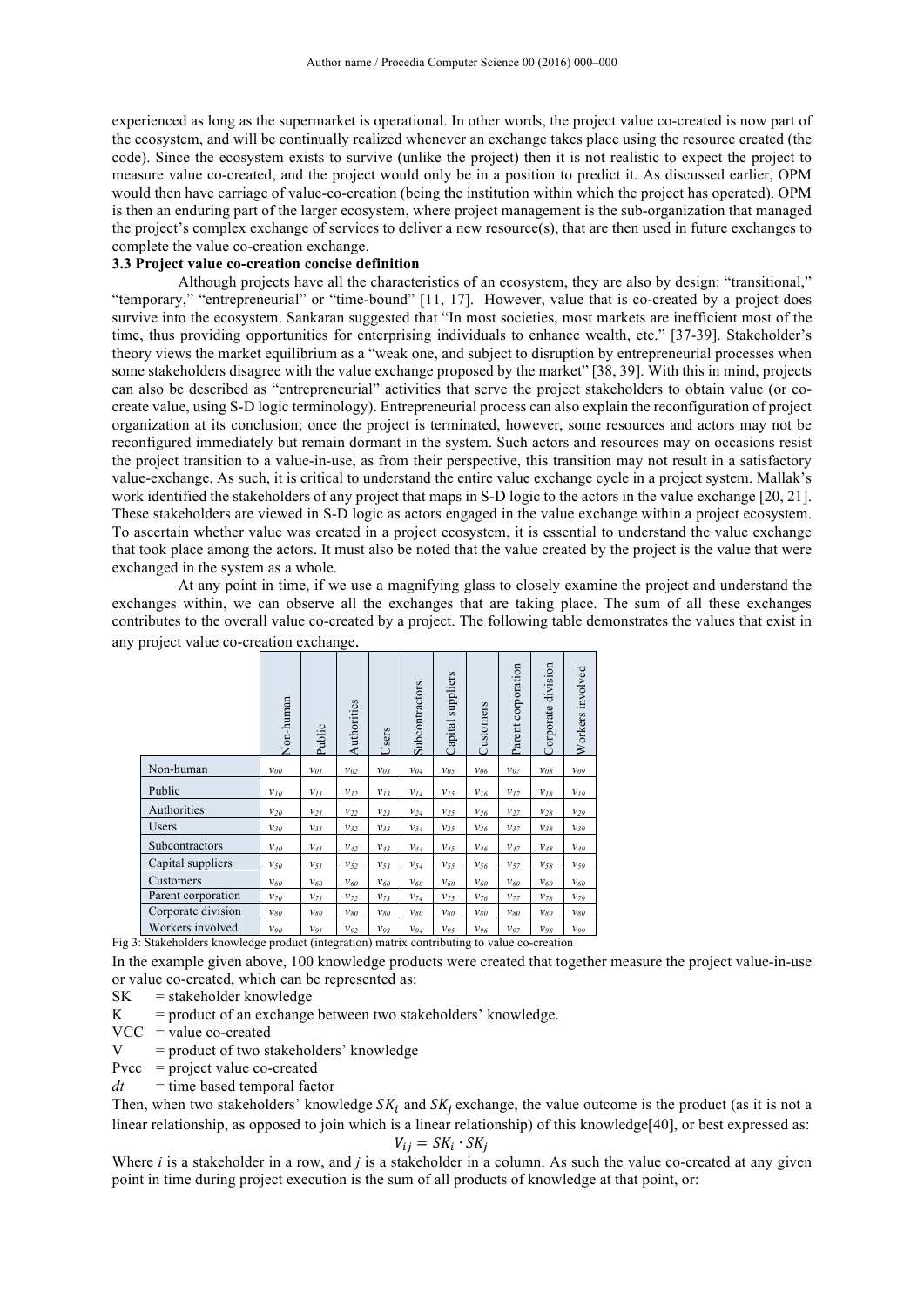$$
VCC = \sum_{e=0}^{99} V_e
$$

Where *e* is the *ij* combination in the matrix.

However, value co-creation is a temporal process and the total value co-created by a project is the sum of all these values over time. This translates to a differential (function of time being infinitely divisible) equation as follows:  $Pvec = \int_{0}^{t} VCC$ 

$$
Pvcc = \int_0^{\iota} VCC \cdot dt
$$

In projects time has to be a fixed value as they are time bound; this concept is adopted here and in future research aiming to assess all A2A value exchanges. When we integrate all the concepts discussed earlier we can view projects as a function of time, as depicted in the diagram below:



Fig 5: Value as observed during project lifecycle using VCC, Pvcc and traditional G-D Logic.

The red line is the full value co-created by the project, while the temporal line represents the value co-created at a given moment in time. The green line represents value as measured in G-D logic based on the sum value of all products. Note that the value co-created is unbounded so long as the ecosystem continues to exist. Furthermore, the value co-creation will grow extremely faster as the resources created by the project are used to create other resources etc. in other words, we would conclude from this definition value is unbound, and not measurable.

### **4.1 Conclusion and future directions**

In this paper we presented a conceptual framework of project value co-creation lifecycle. We then used this view to define project value co-creation. This view is abstract and further work is required to validate it using empirical field data. We observed (using our abstract view) that, in S-D logic, projects are finite ecosystems. We also found evidence that the calculation of project value co-creation is possible and can be extended to cover before, during and after the project lifecycle, in other words it is a continual process. Furthermore, the value cocreation grows extremely faster as the resource(s) created by the project are used to create other resources etc.. In other words, from this definition value co-creation is unbound, and not measurable, unless it is time-bound.

We can also confirm the observation that projects are temporal i.e., they can change and are dependent on project compound knowledge at any given point in time. Using S-D logic as a lens provided us with clear processes to look at project value co-creation. While the process is still abstract at this point, further research is required to validate the method and perhaps identify more tangible ones to translate this abstract measure to a practical approach that will aid project managers in running their projects on a day-to-day basis. Another positive aspect about this proposed model is that it is time based, and captures the full value co-created by a project.

As such we also conclude from a project point of view, the full value of a project is then the product and not the sum of all values co-created (knowledge) and experienced phenomenologically by all stakeholders as defined in literature [19, 29]. Furthermore, full project value is temporal, hence it can only be captured once the full value is experienced. This by itself presents a challenge when assessing projects before completion as it presents a level of ambiguity at the outset and during execution. However, it also presents an opportunity to better measure the true, full value of a project by allowing for it to accumulate as the project progresses through its lifecycle. As a result, our proposed approach of using S-D logic as a lens, will be able to cast a wider net in which values co-created (before, during and after the project) are captured, observed and measured while also allowing for temporal project value at the same time. This understanding of value will improve our assessment of projects' successes and failures.

#### **References**

- 1. Rose, K.H., *A Guide to the Project Management Body of Knowledge (PMBOK® Guide)—Fifth Edition. Project Management* Journal, 2013. **44**(3): p. e1-e1.
- 2. Svejvig, P. and P. Andersen, *Rethinking project management: A structured literature review with a critical look at the brave new* world. International Journal of Project Management, 2015. **33**(2): p. 278-290.